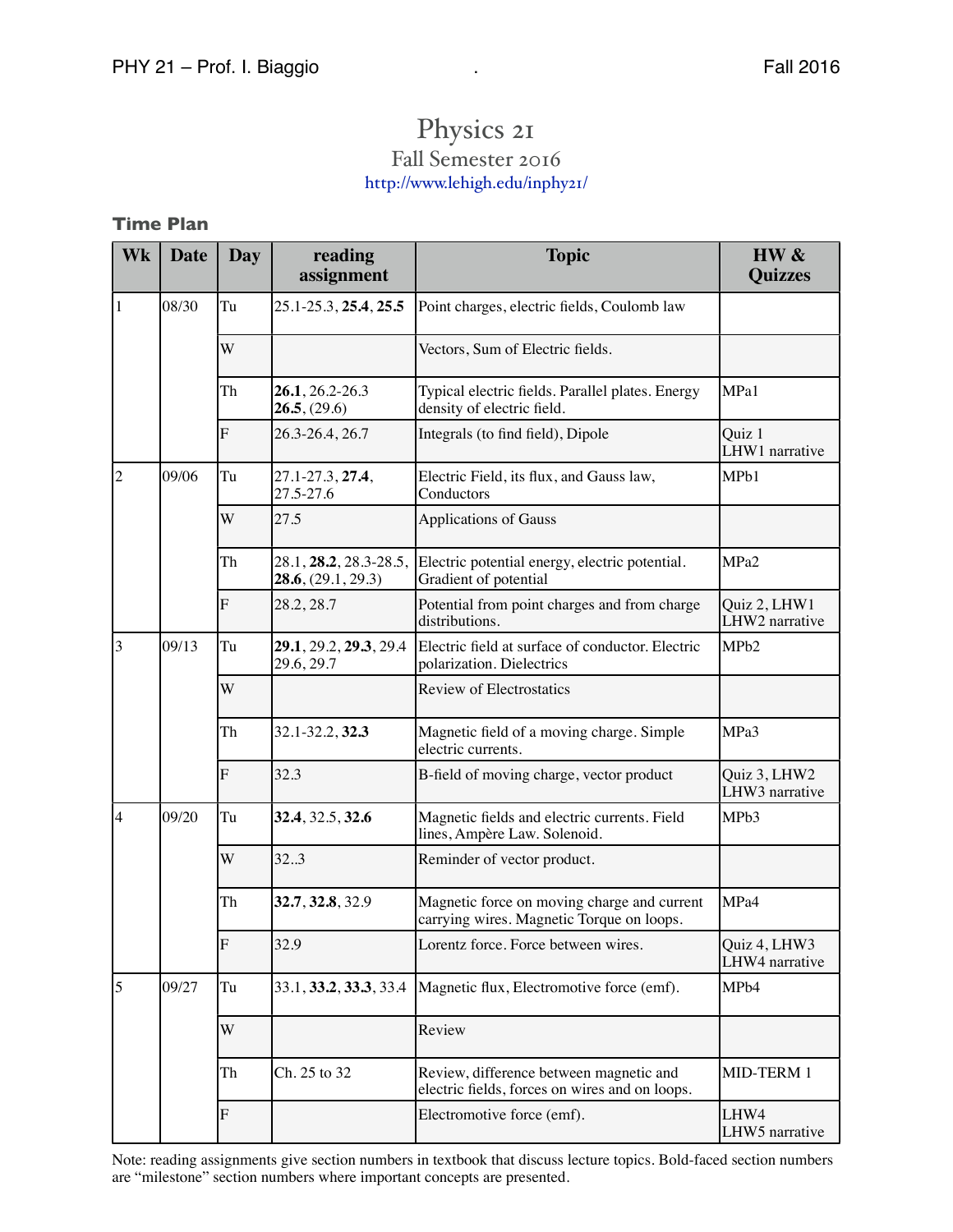| Wk             | <b>Date</b> | Day                     | reading<br>assignment                        | <b>Topic</b>                                                                           | HW &<br><b>Quizzes</b>         |
|----------------|-------------|-------------------------|----------------------------------------------|----------------------------------------------------------------------------------------|--------------------------------|
| 6              | 10/04       | Tu                      | 33.3, 33.4, 33.5 33.6.                       | Faraday Law, Lenz, Eddy currents, General<br>form of Ampére Law. Displacement current. | MPb5                           |
|                |             | W                       | 33.7                                         | Examples of induction, eddy currents                                                   |                                |
|                |             | Th                      | 34.2, 34.3, 34.4, 34.5                       | Maxwell's equations. Electromagnetic waves                                             | MPa6                           |
|                |             | $\overline{\mathrm{F}}$ |                                              | Light: E and B fields.                                                                 | Quiz 5, LHW5<br>LHW6 narrative |
| 7              | 10/11       | Tu                      | 34.6.34.7.<br>34.1                           | Speed of Light. Poynting vector.<br>Electrodynamics in different reference frames      | MPb6                           |
|                |             | W                       | 34.6                                         | Light: E and B fields, Energy density, Intensity.                                      |                                |
|                |             | Th                      | 34.1, 36.1, 36.2, 36.3                       | The need for the theory of relativity.                                                 | MPa7                           |
|                |             | $\overline{\mathrm{F}}$ | 34.6                                         | Poynting vector and momentum                                                           | Quiz 6, LHW6<br>LHW7 narrative |
| $\overline{8}$ | 10/18       | Tu                      |                                              | Pacing Break                                                                           |                                |
|                |             | W                       | 29.7                                         | Review. Gauss law in dielectrics                                                       |                                |
|                |             | Th                      | $26.5, 29.5 - 7.30.1 - 3,$<br>30.5.31.1,31.4 | Capacitors, Electric current, Resistivity and<br>resistance. Introduction to circuits. | MPa8                           |
|                |             | $\overline{\mathrm{F}}$ | 30.5, 31.4, 29.5                             | Repeat resistors and capacitors.                                                       | Quiz 7, LHW7<br>LHW8 narrative |
| $\overline{9}$ | 10/25       | Tu                      | 31.2, 31.3, 31.6,<br>31.7, 31.8, 31.9        | Kirchhoff rules, RC Circuits, power, and energy MPb8<br>in capacitors                  |                                |
|                |             | W                       | 31.5                                         | Batteries, internal resistance                                                         |                                |
|                |             | Th                      | 33.8, 33.9, 33.10                            | Inductance, LC and LRC circuits, Energy<br>density of magnetic field                   | MPa9                           |
|                |             | F                       | 33.7                                         | Mutual inductance, transformers                                                        | Quiz 8, LHW8<br>LHW9 narrative |
| 10             | 11/01       | Tu                      |                                              | Circuits with switches, time dependent currents<br>and voltages.                       | MP <sub>b9</sub>               |
|                |             | W                       |                                              | Review                                                                                 |                                |
|                |             | Th                      |                                              | Review of Electrodynamics, Maxwell's<br>equations, electromagnetic waves, circuits.    | MID-TERM 2                     |
|                |             | $\overline{\mathrm{F}}$ |                                              |                                                                                        | LHW9<br>LHW10 narrative        |